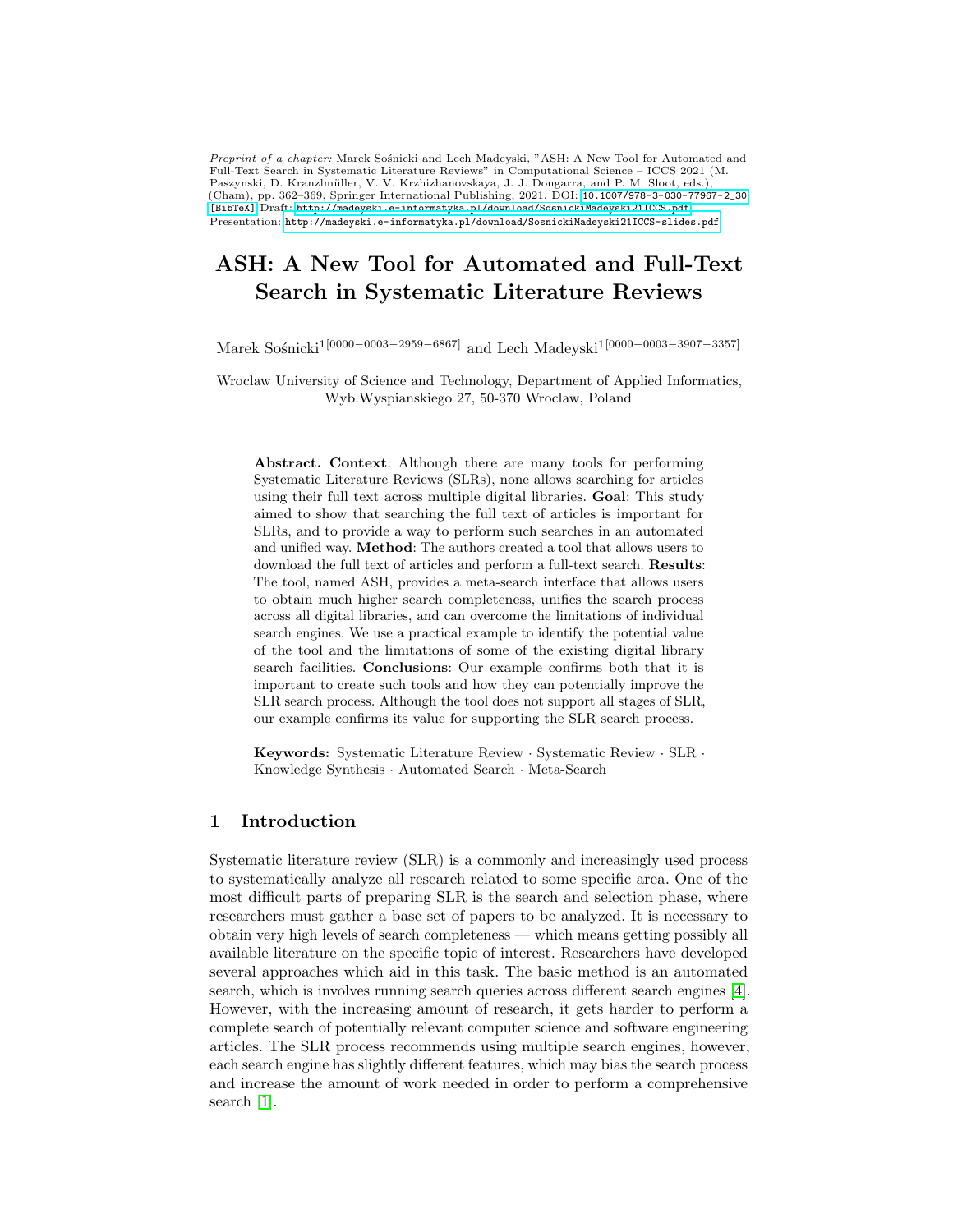#### 2 M. Sośnicki, L. Madeyski

As SLRs are effort-intensive, researchers have developed different tools to support the process [\[12\]](#page-6-1). Such tools can assist in the SLR process by automating some phases or by providing a unified interface for navigation across different literature. Unfortunately, although the concept of meta-search tools is understood [\[17\]](#page-6-2), there is currently no tool that would gather data from all important software engineering search engines and provide a unified interface to facilitate the search and selection phase [\[13\]](#page-6-3).

Hence, the main contribution of this article is an Automated Search Helper  $(ASH)$  — a tool which automates the process of downloading articles and allows the user to perform an initial search and selection phase for the SLR process. ASH takes a list of paper identifiers, downloads their bibliographic information along with their full text, and saves the data in a unified format, allowing users to run searches on the collected data. Additionally, the tool's interface presents papers in a way that accelerates the decision making in the selection process for SLR. In this paper, we present the first version of the application, which focuses on the download and unification of the article data. This shows the potential of the tool, and is intended to encourage future users to use it in their SLR routine. Currently, ASH supports six main digital libraries that catalog Computer Science research.

This article is divided into the following sections: Section 2 presents the current state of the art, Section 3 explains the motivation to create such a tool along with an example problem, Section 4 shows the workflow of the tool, Section 5 explains how ASH was used to address the example problem, and Section 6 draws conclusions and proposes future improvements.

# 2 State-of-the-art

SLRs were introduced to software engineering by Kitchencham et al. [\[6,](#page-6-4)[10\]](#page-6-5). The SLR process consists of three main phases: planning, conducting, and reporting. In the planning phase, researchers identify the need for a review and prepare a protocol that contains research questions, search strategy, study selection criteria and procedures, quality assessment checklists, data extraction and synthesis strategy, and the project's timetable. In the second phase, researchers conduct the review according to the protocol. The first part of this phase is a search for all studies, next, there are one or more selection phases, e.g., initially, studies are excluded based on a title, abstract, and keywords and only the remaining ones have their full text analyzed. The next parts are the quality assessment of the selected studies and data extraction and analysis. The final phase is about reporting the review which is preparing a paper or technical report [\[2\]](#page-6-6).

### 2.1 Search process

One of the most difficult and critical parts of the review is the search for, and the selection of, primary studies. The search process must be defined in a way that provides the highest possible level completeness, and should also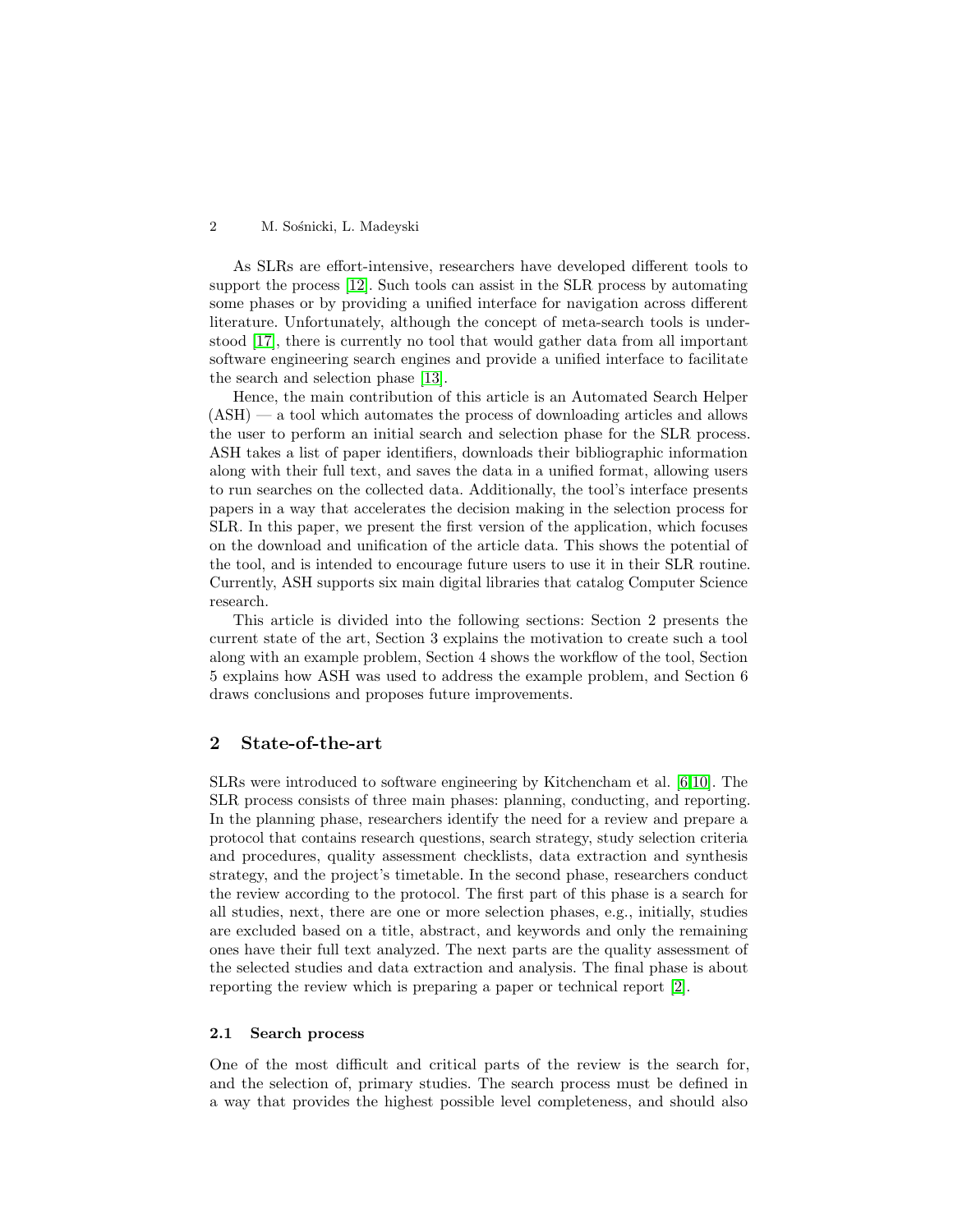support the reproducibility of the research process. Researchers have developed many techniques that can help to achieve it. The first and most commonly used technique to gather research is an automated search. The main source of studies for the search are digital libraries. They allow researchers to find all articles related to the topic using their search engines. A well-prepared search string may allow users to obtain most of the research on a given topic, on the other hand, a poorly-constructed string may miss relevant papers or provide a large number of irrelevant articles. Preparing an effective search string is not an easy task and it requires extensive knowledge of the topic and often requires considerable iteration to get the best possible outcome [\[4\]](#page-6-0). Digital libraries differ in their query languages, so researchers usually have to prepare different strings for different libraries [\[7\]](#page-6-7). Moreover, some digital libraries do not allow for some exclusions to be expressed in a search string, or do not allow searches related to the full text of the paper [\[9\]](#page-6-8) which can make it difficult to find all relevant studies [\[1\]](#page-5-0).

#### 2.2 Current search problems

Al Zubidy et al. [\[1\]](#page-5-0) identified five main groups of problems: problems with search strings — building, manipulation, etc., problems with digital libraries front-end and back-end functionalities, lack of tool support, and problems related to researchers. Some of those problems can be solved by researchers, others can be solved with tools, but many can only be solved by digital library providers.

The main source of problems is the lack of support for performing SLRs provided by the digital libraries. Each digital library works differently, the search strings are built with slightly different syntax, results are returned in a different format. Each digital library allows for different search exclusions (e.g., limits to the scope of the search). Some libraries do not allow to search in full text, and sometimes the full text is missing or cannot be downloaded. Moreover, when the search is performed many duplicates and irrelevant results are returned especially when the search is done on multiple databases [\[1\]](#page-5-0). Even if the above problems are mitigated, some issues can be efficiently solved with proper tools. Although many stages of performing SLR can be automated (sometimes only partially), the search and selection process often requires substantial manual effort. Manual search and selection are prone to human errors, which can reduce the validity of the process. However, with proper tooling, the risk of misclassification of articles can be reduced and the whole process can be accelerated.

### 2.3 Tools supporting SLR process

Many tools designed for SLRs were designed to support medical reviews [\[15\]](#page-6-9), although some studies summarized existing tool support for SLRs in software engineering [\[12,](#page-6-1)[1,](#page-5-0)[13\]](#page-6-3).

One of the most recent tools for SLR is Thoth [\[11\]](#page-6-10) that tries to facilitate all phases of SLR. The developers' goal was to allow the user to perform the whole SLR process using their tool, but it focuses mainly on the selection phase. It allows user to perform automatic searches but only in Scopus. Other recent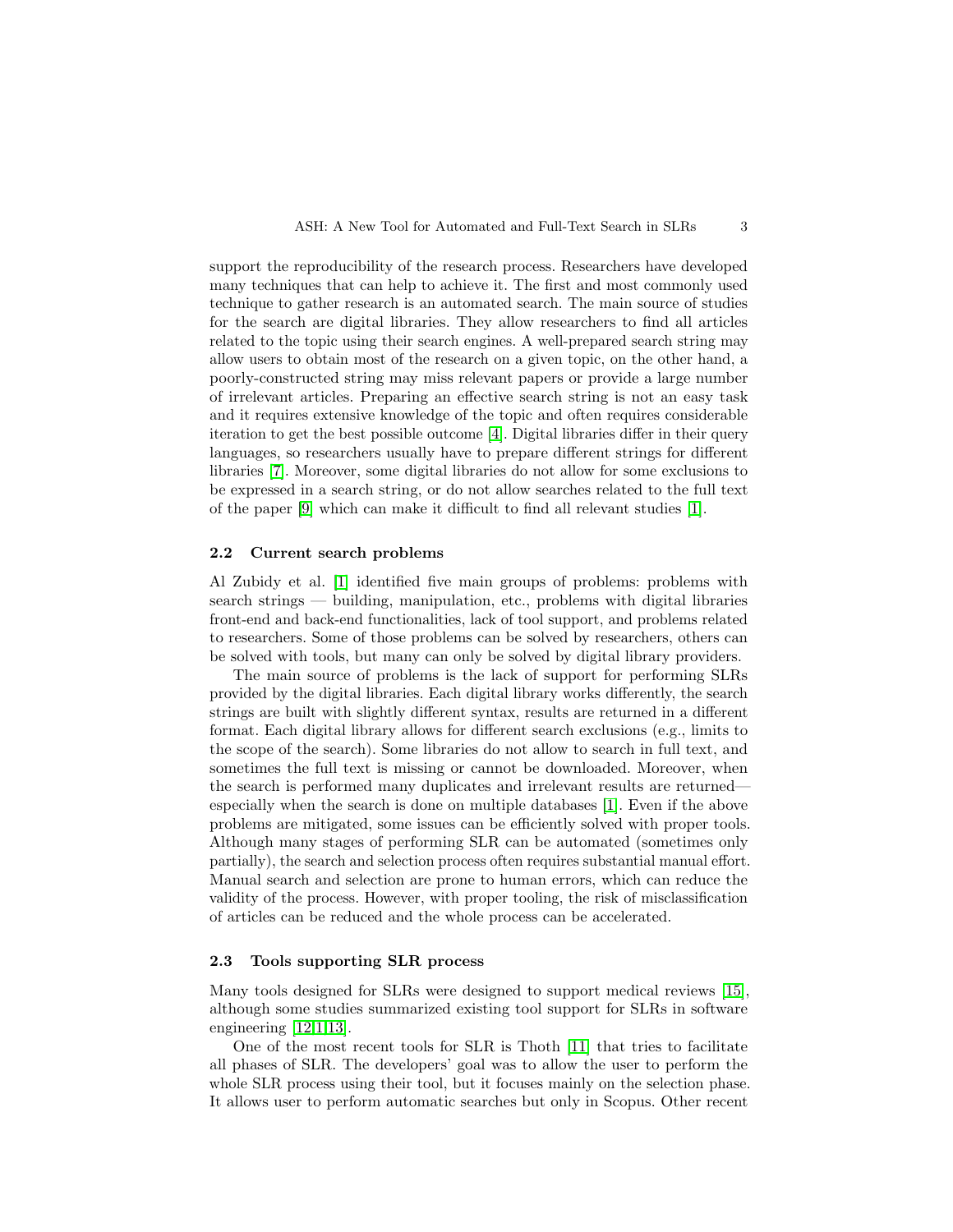#### 4 M. So´snicki, L. Madeyski

tools that support all phases of SLR are SLuRp [\[3\]](#page-6-11) and Buhos [\[15\]](#page-6-9). Both have multiple useful features, but their main focus is to improve communication between reviewers working on the same SLR project.

Some researchers are content to use multipurpose tools like Excel or Jabref [\[1\]](#page-5-0) in their SLRs. Such tools allow data storage (both of citation information and extracted data), but they were not explicitly designed to support the SLR process, thus, their interfaces and facility do not properly support the aggregation and organization of results from all SLR phases. Al. Zubidy [\[1\]](#page-5-0) analyzed also other tools which are used for SLRs including, e.g., SLRTool [\[5\]](#page-6-12), SESRA [\[14\]](#page-6-13). Each of them has multiple useful features, but none has all the features desired by reviewers [\[1\]](#page-5-0).

There currently is no tool that would fully automate the whole search and selection process. Some tools try to apply some automation (e.g., SLuRp can perform semi-automated downloads of articles), but their main focus is on later stages of SLR — which do not depend on external factors such as digital library facilities.

### <span id="page-3-0"></span>3 Motivation and significance

In this section, we present a motivational example based on a problem we encountered in our research. The problem occurred when we were undertaking an SLR about mutation testing in C++ programming language. The goal was to gather all papers related to mutation testing in which authors used  $C++$ either to create a tool for mutation testing, or to review the quality of software in this language.

The problem appeared during the search phase. First, we prepared a list of articles which would be considered as a checklist for validation of the search [\[8\]](#page-6-14). Due to a large number of articles in this area, we decided that the search phrase would be performed as an automated search in most well-known Computer Science related digital libraries . The following query was used to find all relevant articles: ("mutation testing" OR "mutation analysis" OR "mutant analysis") AND "C++". If it was possible for a specific digital library, we limited the search to the Computer Science area. In Scopus, this query produces about 80 results. Unfortunately, it is the only major search engine that can perform a search of the phrase "C++", other libraries omit "++" which produces hundreds of results most of them relating to " $C$ " instead of " $C++$ ". Moreover, even this large set of articles did not cover all the articles from the checklist. The reason for this was that some articles (e.g., [\[16\]](#page-6-15)) provided information about the programming language used for mutation testing within the full article text, e.g., in sections about the evaluation of new approaches.

In this example, we had two options. Firstly, we could modify the queries to include searching the full text of a paper. Unfortunately, some sources (including Scopus) do not offer full-text search. Secondly, if full-text search was not available in a given digital library, we could use the following query: "mutation testing" OR "mutation analysis" OR "mutant analysis" and then search the full text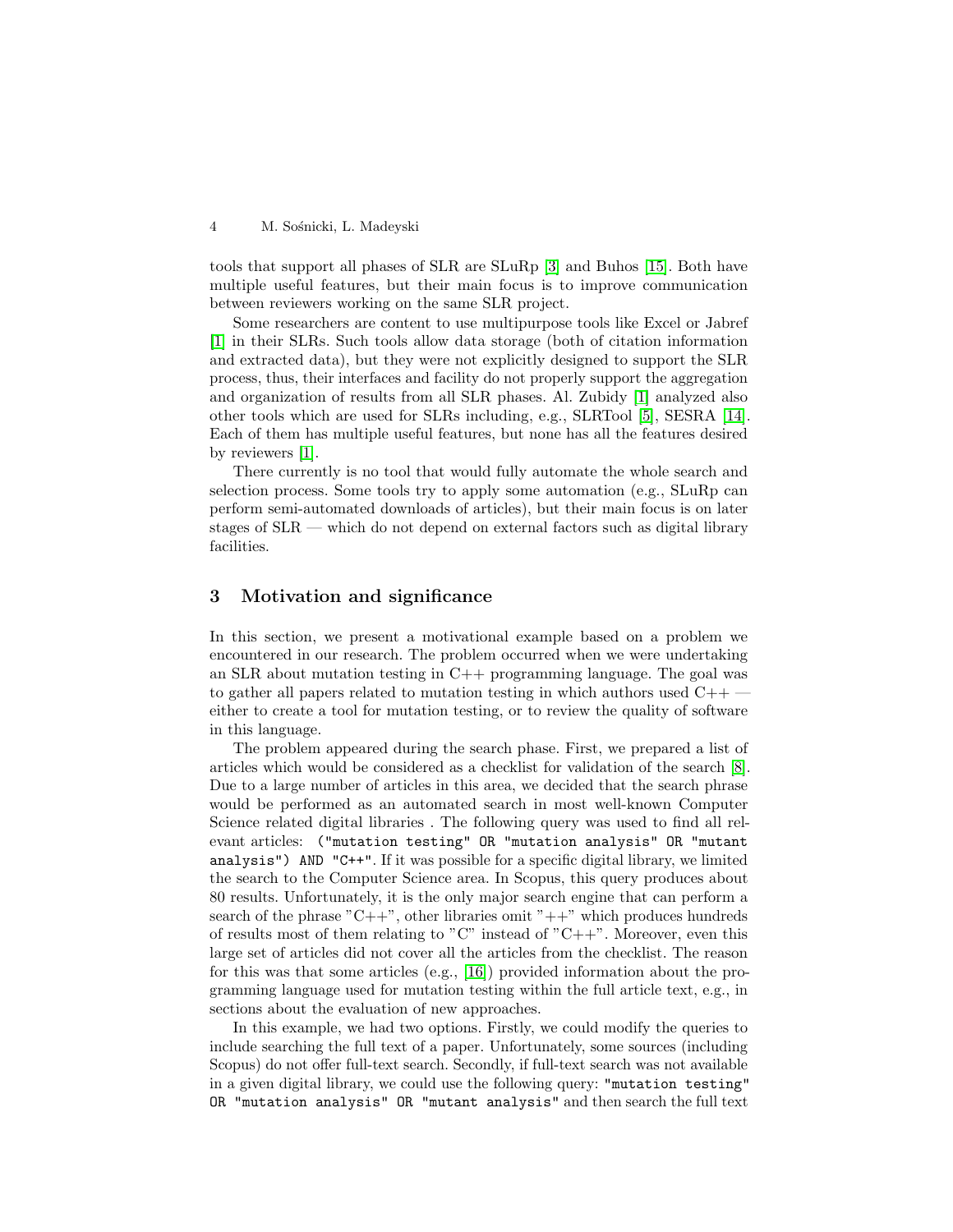of the identified articles manually. The second approach yields thousands of results, where more than 95% are irrelevant. Assessment of all the papers would require substantial manual effort. It would mean downloading and opening the text of the full article, searching for usages of "C++" phrase, analyzing the context of its use, and finally accepting or rejecting the article. Having such large numbers of papers, it would be easy to misclassify some of them which would undermine the goal of maximising search completeness. Additionally, there is no consistent standard across digital libraries — as mentioned above, different queries would be used for different libraries which is not a desirable situation [\[1\]](#page-5-0).

### 4 Tool

To solve the problem stated in previous section a tool (Automated Search Helper) was created. ASH downloads articles from across multiple digital libraries, extracts the text from them, transform them into a common format and removes duplicates among them. Moreover, ASH provides a way to search inside full text of the downloaded articles. Results of queries are displayed as web pages, served by the web server included in the tool, they allow user to quickly analyze the query hits.

ASH is still under development, but current version is already functional and can be efficiently used in the SLR process. The tool is an application written in Python and was tested on Linux, Mac, and Windows devices, but it can run in any system that can fulfil the requirements described in the documentation [\[18\]](#page-6-16). Current version of application supports papers from the following digital libraries: IEEE, ACM, Science Direct, Springer, Wiley and Scopus. More digital libraries will be supported in the future. The tool can obtain full text of the article directly from the publisher website or, using optical character recognition, parse the full text from PDF of the paper. Detailed description of ASH architecture and usage manual can be found in the ASH Documentation [\[18\]](#page-6-16).

ASH fulfils many of the SLR tool requirements described in [\[1\]](#page-5-0), but because the solution already integrates the search from across the different libraries, its possible to add more features in order to satisfy other requirements and overcome the barriers Al-Zubidy et al. mentioned. The tool proposed here covers only the search phase of SLR, it is not intended to support the later stages of SLR, for which there are already useful tools available, e.g., Buhos [\[15\]](#page-6-9). This means that our tool allows a user to easily generate the input required by others tools that can be used to support the rest of the SLR process.

## 5 Evaluation

The tool was evaluated on the problem described in motivation, see Section [3.](#page-3-0) The tool was tasked to collect all the papers related to "Mutation testing" and in the obtained set to find all papers that mentioned "Mutation testing in  $C++$ ". ASH managed to successfully download full text of more then 95% of articles from the search results of "Mutation testing" across all supported digital libraries (for all other references only the abstract with bibliographic information was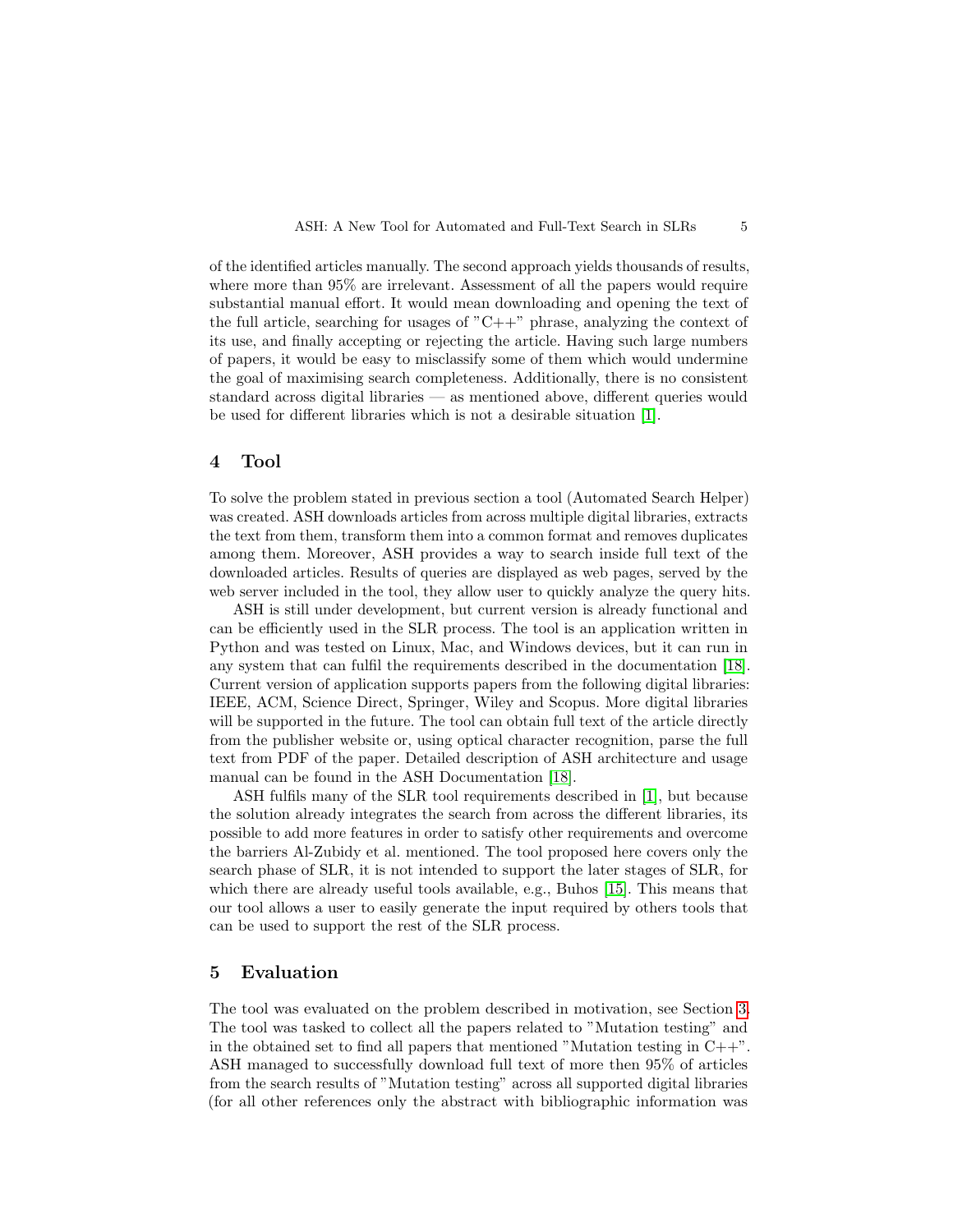#### 6 M. So´snicki, L. Madeyski

downloaded). It managed to remove the duplicates among the papers (about 20% of all results from all digital libraries). This means that, even though some articles full text could not be downloaded, the set of papers which was obtained by the tool as a base for further search was not worse than the one provided by digital libraries.

The tool managed to find all the relevant articles, even these which did not mention  $C_{++}$ " in title, abstract or keywords. For most of the digital libraries, the search results of "Mutation testing in  $C++$ " were close to the results obtained by digital libraries search engine. However, for a few of the digital libraries, ASH obtained much better results, either by providing more relevant results due to searching inside full text, or by filtering the false positive search results (e.g., when digital library search engine treated " $C++$ " as " $C$ ").

The detailed results and description of the evaluation can be found in Evaluation section ([https://github.com/LechMadeyski/AutomatedSearchHelper/](https://github.com/LechMadeyski/AutomatedSearchHelper/wiki/Evaluation) [wiki/Evaluation](https://github.com/LechMadeyski/AutomatedSearchHelper/wiki/Evaluation)) of the ASH documentation [\[18\]](#page-6-16) due to the imposed paper length limit. The results are very promising, although ASH does not support all digital libraries yet, it can already be used to reduce the amount of manual work during the SLR process.

# 6 Conclusions

In this article, we explained how important it can be to analyze the full text of articles during the initial search in the SLR process. Our contribution is a tool (ASH) that automatically downloads and searches the full text of articles, allowing users to obtain higher levels of completeness for their SLR searches. The tool does not yet support all digital libraries, but we demonstrated, that even without this, ASH is already able to obtain the full text of about 90% articles, for searches related to Computer Science topics. Moreover, the results obtained by the tool can be much more accurate for specific research questions than standard approaches.

The tool is available for use, and further features of tool are currently under development. We aim to increase the number of supported Digital Libraries, including also ones not related to Computer Science. Additionally, the user interface of the tool can be improved depending on the future user needs and the feedback received in further testing stages.

Acknowledgements The authors thank Prof. Barbara Kitchenham for reviewing this paper before its submission.

## References

<span id="page-5-0"></span>1. Al-Zubidy, A., Carver, J.C.: Identification and prioritization of SLR search tool requirements: an SLR and a survey. Empirical Software Engineering 24(1), 139–169 (2019)